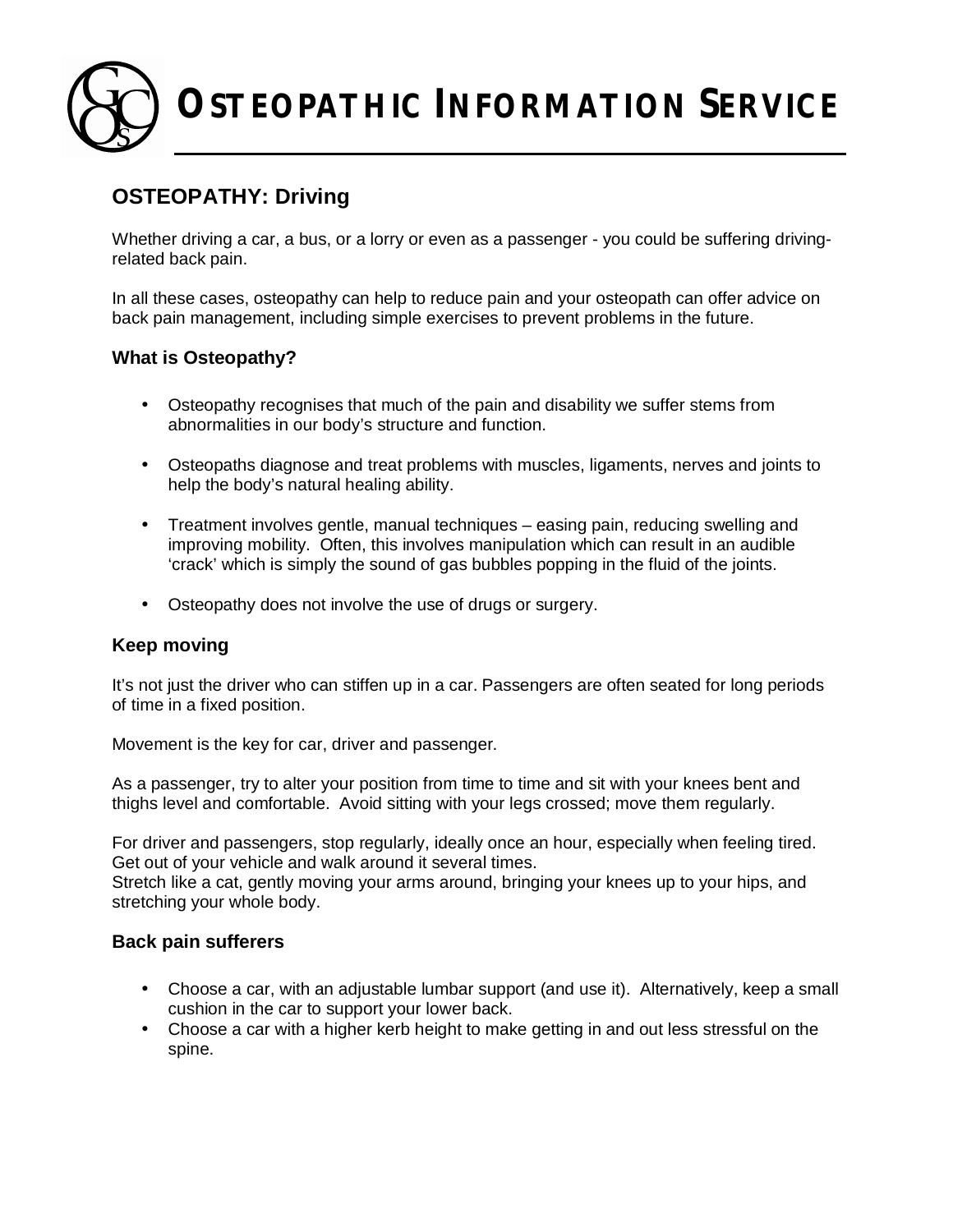- Depressing the clutch increases the pressure on your back so choose an automatic to avoid this.
- Power steering also significantly reduces the load on the spine.

### **Driving can give you…**

- Neck Pain
- Headaches
- Eyestrain
- Shoulder Pain
- Wrist Pain
- Elbow Pain
- Back Pain
- Bottom Ache
- Hip Pain
- Knee Pain
- Foot and Ankle Pain

# **Is the car the right fit for you?**

Sometimes, the design of the car itself can lead to back problems. If you have to drive particularly long distances, check out the cabin and layout of the controls with the four tests set out on the next page.

If the car can pass these four simple tests then there is a good chance that it is suitable for the particular driver. By using these tests a prospective buyer can make an informed choice of car and hopefully avoid 'driver's back pain'.

# **The five tests**

**1. The Praying Test** – The driver places both hands together, pointing forwards. If the steering wheel is not offset then the driver should be pointing straight at the centre of the wheel. The danger of having an offset wheel is that most drivers tend to rotate the middle of the spine to compensate for its position, producing long term back strain.

**2. The Fist Test** – With the seat in the normal driving position make a fist with the left hand keeping the thumb to the side of the index finger. It should be possible to insert the fist on the crown of the head. If it is only just possible to insert the flat of the hand between the roof and the head then there is insufficient headroom. The danger of having too little headroom is that the driver may compensate for the lack of height by slouching in the seat which puts a strain on the spine and thighs.

**3. The Look Down Test** – With both hands placed evenly on the steering wheel look down at the legs. It should be possible to see equal amounts of both legs between the arms. Frequently the left leg will be visible but the right leg will be obscured by the right arm which may indicate that the shoulder girdle is rotated to the left in relation to the pelvis.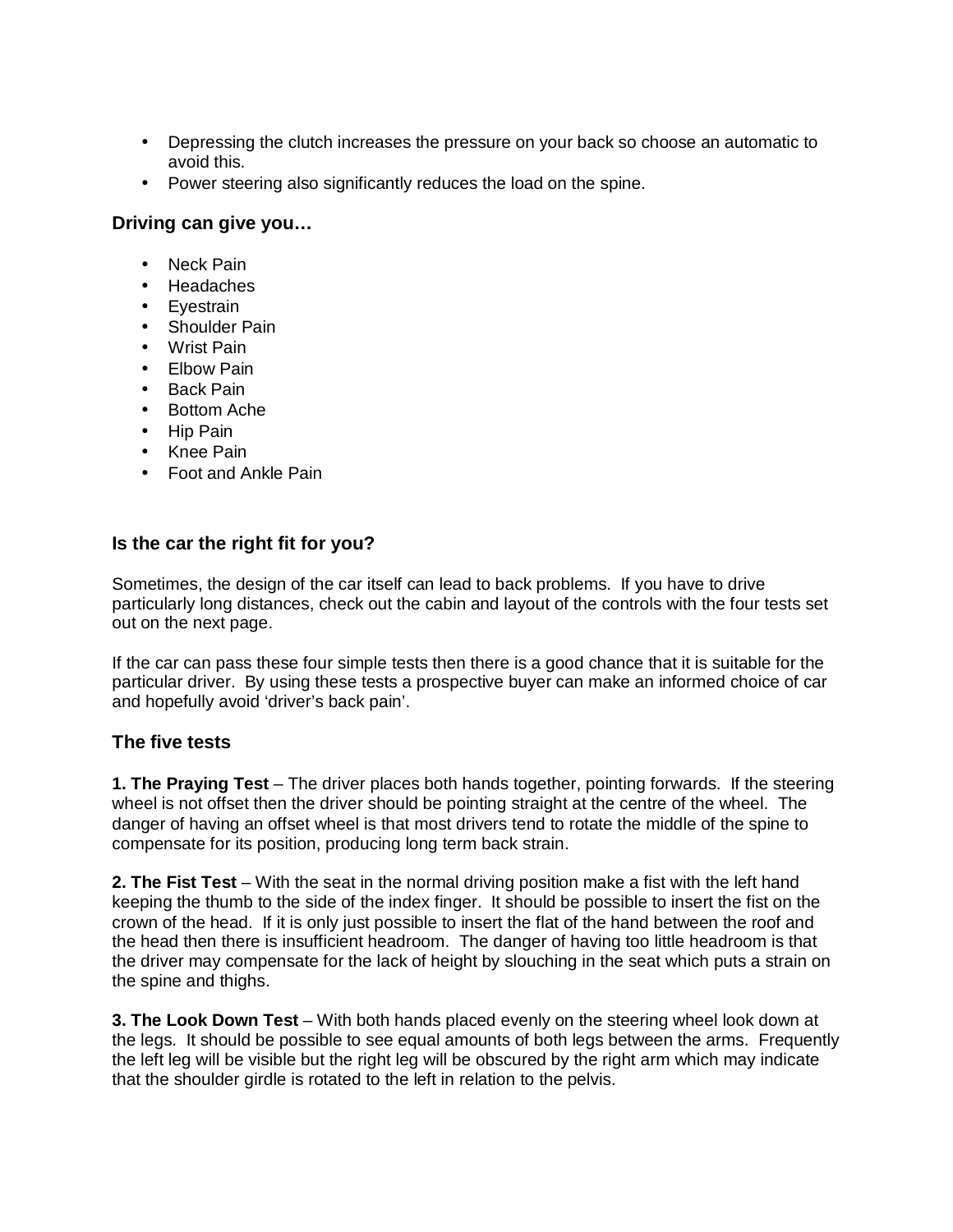**4. The Right Leg Test** – This test should be performed after driving the car for a short while. Once again, look down and examine the position of the right leg. Is it elevated above the level of the left or has it fallen out towards the edge of the seat? Is the right foot roughly in line with the thigh as it should be, or has it had to come across towards the centre of the car?

**5. The Kerb Height Test** – Swing the right leg out of the car as though getting out, and place the right foot on the ground. Try and ensure the lower leg (shin and calf) is in a vertical position. Now look at the surface of the right thigh. It should be sloping down towards the knee. If it is sloping upwards (i.e. if the knee is higher than the hip) you will have difficulty when exiting this vehicle.

If the car can pass these 5 simple tests there is a good chance that it is suitable for that particular driver. By utilising the tests, a prospective purchaser should be able to produce a short list of suitable vehicles, from which they can then make a choice.

# **When driving**

Car seats can be adjusted to suit your posture but make sure that you always:

- 1. Keep your seat reasonably upright, leaning backwards only at a slight angle.
- 2. Keep the headrest adjusted so that the centre of the headrest is level with your eyes. Don't set the headrest too low as this can allow more serious injury in an accident.
- 3. When getting in, sit first then swing your legs into the car. When you get out, move the seat back before swinging your legs out.
- 4. Do you 'ride the clutch', resting your foot in the air? No wonder your ankles or calf muscles hurt.
- 5. To relax, raise your shoulders to your ears breathing in, and then lower them as you breathe out. You may want to do this at every red traffic light, or major junction.
- 6. Avoid reaching behind to get bags from the rear seat. Don't be lazy. Get out and open the door.
- 7. Be careful when loading and unloading. Lift correctly.
- 8. Avoid lifting unnecessary weights. Get help to change a tyre.
- 9. Sit with arms gently bent at the elbow to the wheel and don't lean forward out of the seat.
- 10. Wear a seat belt and make sure it is properly adjusted. Make sure children also have appropriate seat belts and cushions.

# **Remember**

- Prevention is better than cure.
- Sit properly, drive relaxed.
- Osteopaths can advise on posture.
- Osteopaths treat neck and back pain and a great many other things as well.
- If you are unlucky enough to be involved in a road accident osteopathy can help relieve the pain of injury, especially whiplash-type injuries.
- Osteopaths are often asked by solicitors to write medico-legal reports on accident victims, to help them claim compensation.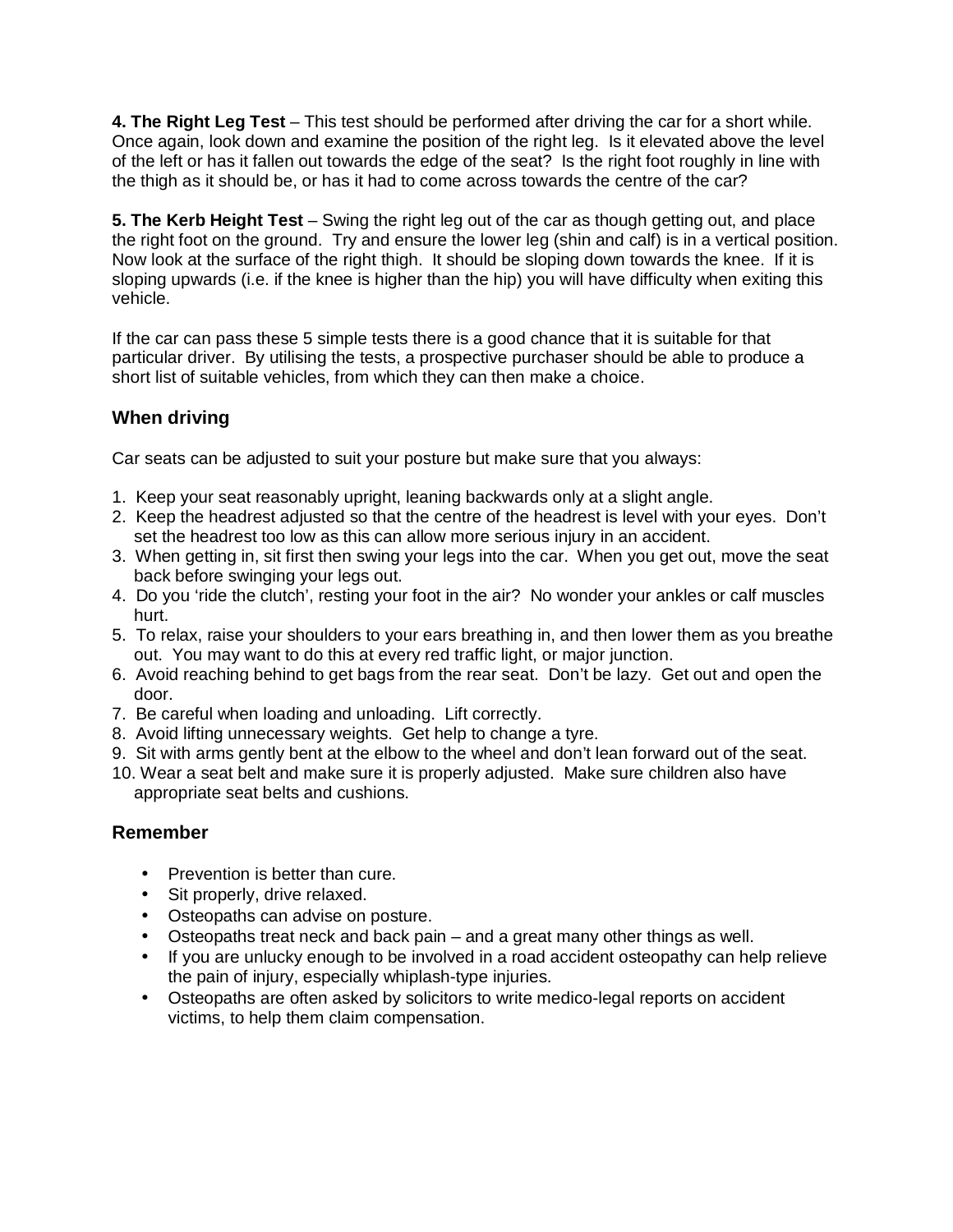### **Visiting an osteopath**

On your first visit, and before examination begins, the osteopath will discuss and record your medical history in detail. You will then normally be asked to remove some of your clothing so that a series of observations and biomechanical assessments can be made.

The osteopath will then apply a highly developed sense of touch to identify points of weakness or excessive strain throughout the body. Further investigations may include an x-ray or blood test. This will allow a full diagnosis of the problem and will enable the osteopath to tailor a treatment plan to your needs.

Your osteopath should make you feel at ease and tell you what is happening throughout your consultation. You should ask questions if you have any concerns. If further medical treatment is needed the osteopath may contact your doctor, with your permission.

#### **How much does osteopathy cost?**

You do not need a referral from a GP to see an osteopath. The majority of osteopaths work in private practice, so you may choose to approach a practitioner directly and pay for treatment. Fees range from £25 to £50 and above for a single session, depending upon the location of the practice and experience of the osteopath. Typically between two and six treatment sessions are needed, though this varies according to the severity of the problem.

An increasing number of osteopaths work alongside GPs, so it may be possible for your doctor to refer you to an osteopath on the NHS. It may also be possible to claim for a course of osteopathy if you have private health insurance policy.

Check with your insurance provider to confirm the available level of cover and to find out whether you require a referral from a GP or specialist. All insurance companies have help lines to explain your benefits and methods of claiming.

#### **Osteopathy and patient protection**

Patients consulting an osteopath have the same safeguards and rights as when consulting a doctor or dentist. Osteopathy is an established system of diagnosis and treatment, recognised by the British Medical Association as a distinct clinical discipline.

Under the Osteopaths Act of 1993, osteopathy was accorded statutory recognition, and the title "osteopath" protected by law. In the UK it is now a criminal offence to describe oneself as an osteopath unless registered with the General Osteopathic Council (GOsC).

The GOsC regulates, promotes and develops the profession, maintaining a Statutory Register of those entitled to practise. Practitioners on the Register meet the highest standards of safety and competency. They have provided proof of good health, good character and have professional indemnity insurance.

Osteopathic training is demanding and lengthy, and a recognised qualification is only available from osteopathic educational institutions accredited by the GOsC. Trainee osteopaths study anatomy, physiology, pathology, biomechanics and clinical methods during a four or five year honours degree programme. Such wide-ranging medical training gives osteopaths the skills to